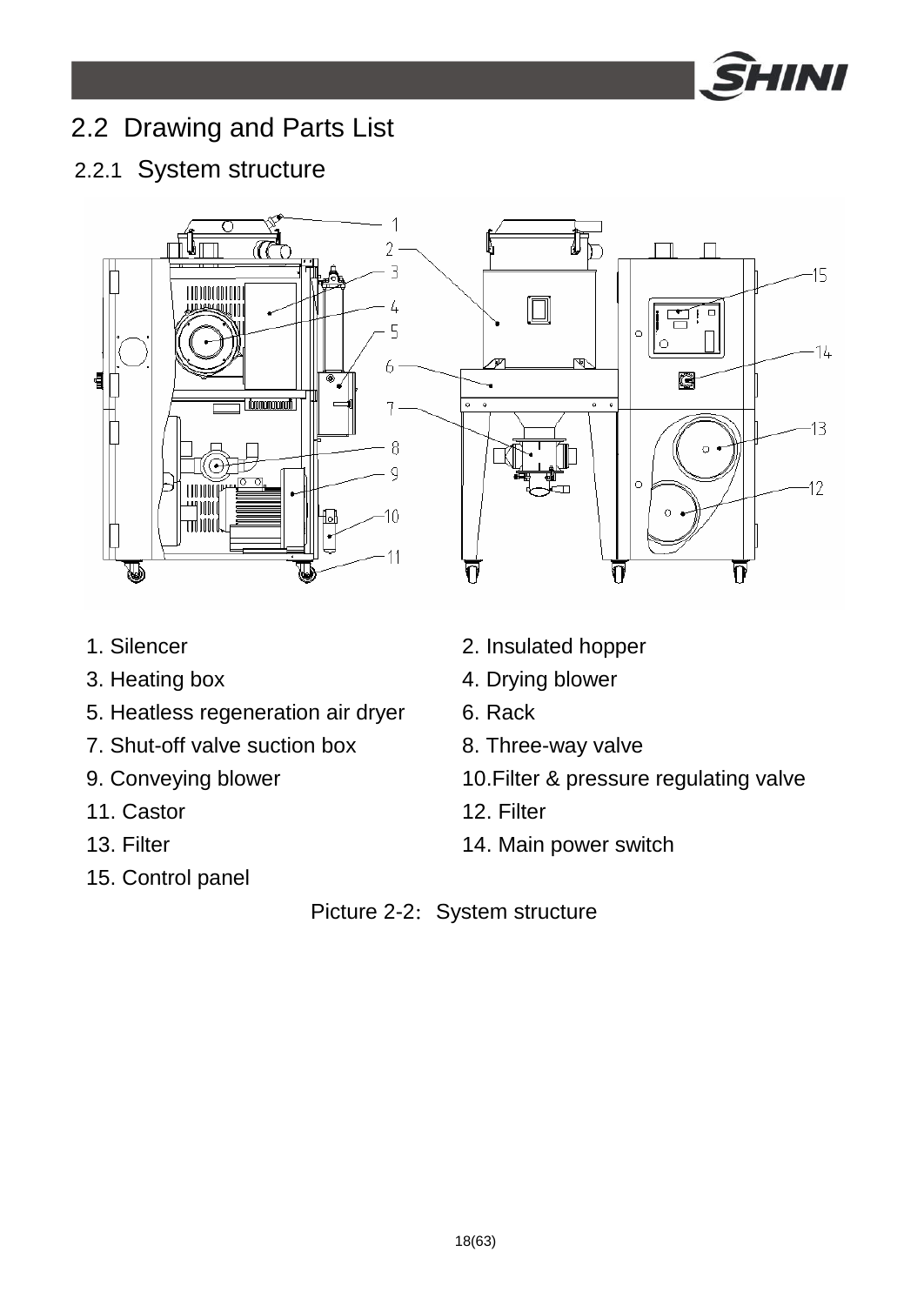

# 2.2.2 Assembly Drawing



Remarks: Please refer to material list 2.2.3 for specific explanation of the Arabic numbers in parts drawing.

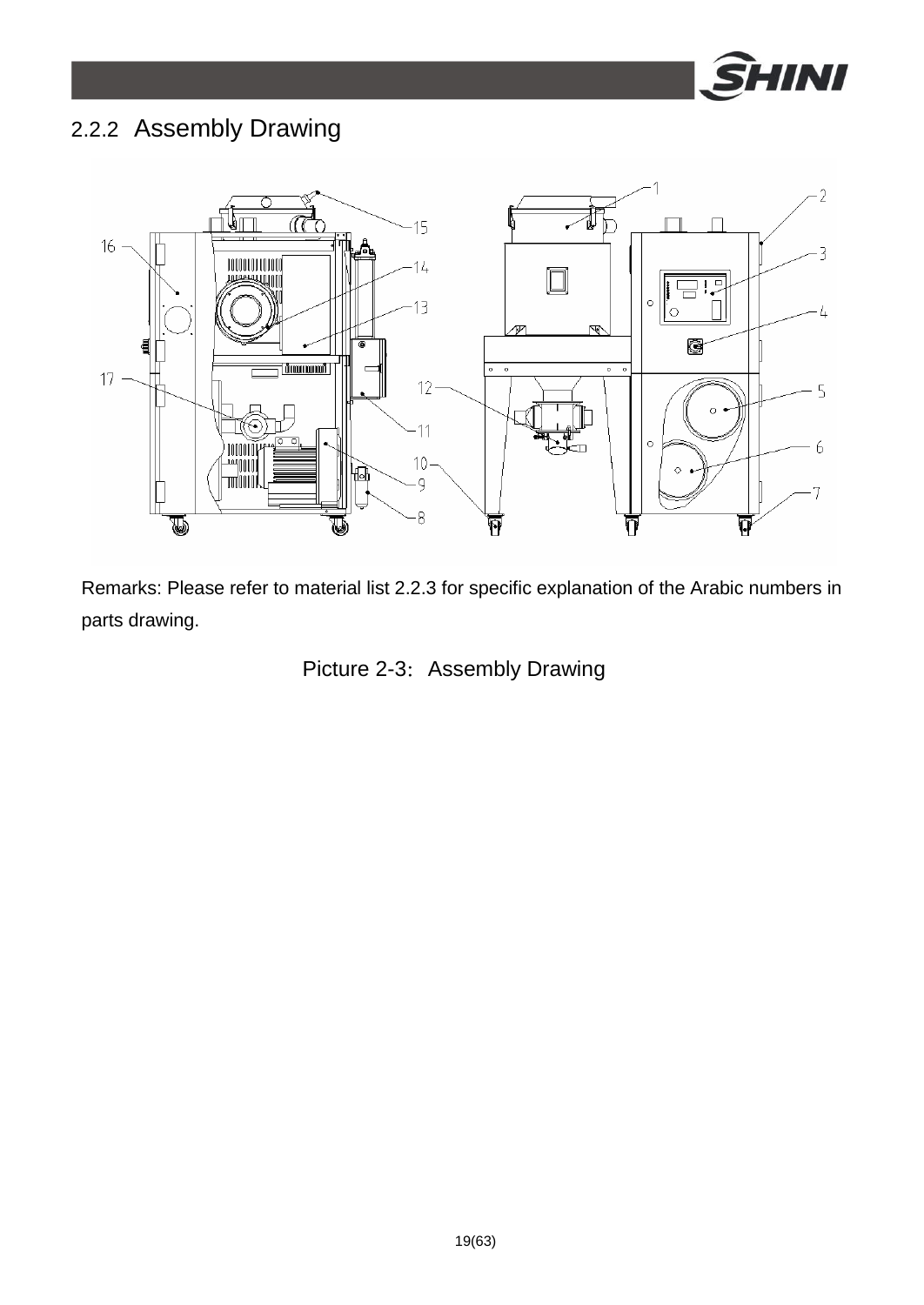

#### 2.2.3 Parts List

| Table 2-1: Parts List (SDL-20U~120U-HD) |  |  |  |
|-----------------------------------------|--|--|--|
|-----------------------------------------|--|--|--|

| No.            | <b>Name</b>                            | Part No.      |               |               |               |
|----------------|----------------------------------------|---------------|---------------|---------------|---------------|
|                |                                        | SDL-20U-HD    | SDL-40U-HD    | SDL-80U-HD    | SDL-120U-HD   |
| 1              | Insulated hopper                       | BY10002000150 | BY10004000150 | BY10008000150 | BY10012000250 |
| $\overline{2}$ | Door hinge                             | YW06203100200 | YW06203100200 | YW06203100200 | YW06203100200 |
| 3              | Plastic panel                          | YR40000400400 | YR40000400400 | YR40000400400 | YR40000400400 |
| 4              | Main power switch                      | YE10200300000 | YE10200300000 | YE10200300000 | YE10200300000 |
| 5              | Filter                                 | YR50708000100 | YR50708000100 | YR50708000100 | YR50708000100 |
| 6              | Filter                                 | YR50708000100 | YR50708000100 | YR50708000100 | YR50708000100 |
| 7              | 3" castor                              | YW03000300000 | YW03000300000 | YW03000300000 | YW03000300000 |
| 8              | Filter & pressure<br>regulating valve* | YE30200020000 | YE30200020000 | YE30200020000 | YE30200020000 |
| 9              | Conveying blower*                      | BM30042000050 | BM30042000050 | BM30042000050 | BM30042000050 |
| 10             | 3" castor                              | YW03000300200 | YW03000300200 | YW03000300200 | YW03000300200 |
| 11             | Heatless regeneration<br>dryer *       | BY90106600050 | BY90106600050 | BY90106600050 | BY90206600050 |
| 12             | Shut-off valve<br>suction box          | BY10203800050 | BY10203800050 | BY10203800050 | BY10203800050 |
| 13             | Pipe heater**                          | BH70202200050 | BH70400300350 | BH70803900250 | BH70123900150 |
| 14             | Drying blower*                         | BM40001500850 | BM40025300850 | BM40338000850 | BM40338000850 |
| 15             | Copper silencer                        | YW80000400300 | YW80000400300 | YW80000400300 | YW80000400300 |
| 16             | Control box                            | BH35002000050 | BH35004000050 | BH35008000050 | BH35012000050 |
| 17             | Three-way valve                        | BY20001500050 | BY20001500050 | BY20001500050 | BY20001500050 |

\* means possible broken parts.

\*\* means easy broken part. and spare backup is suggested.

Please confirm the version of manual before placing the purchase order to guarantee that the item number of the spare part is in accordance with the real object.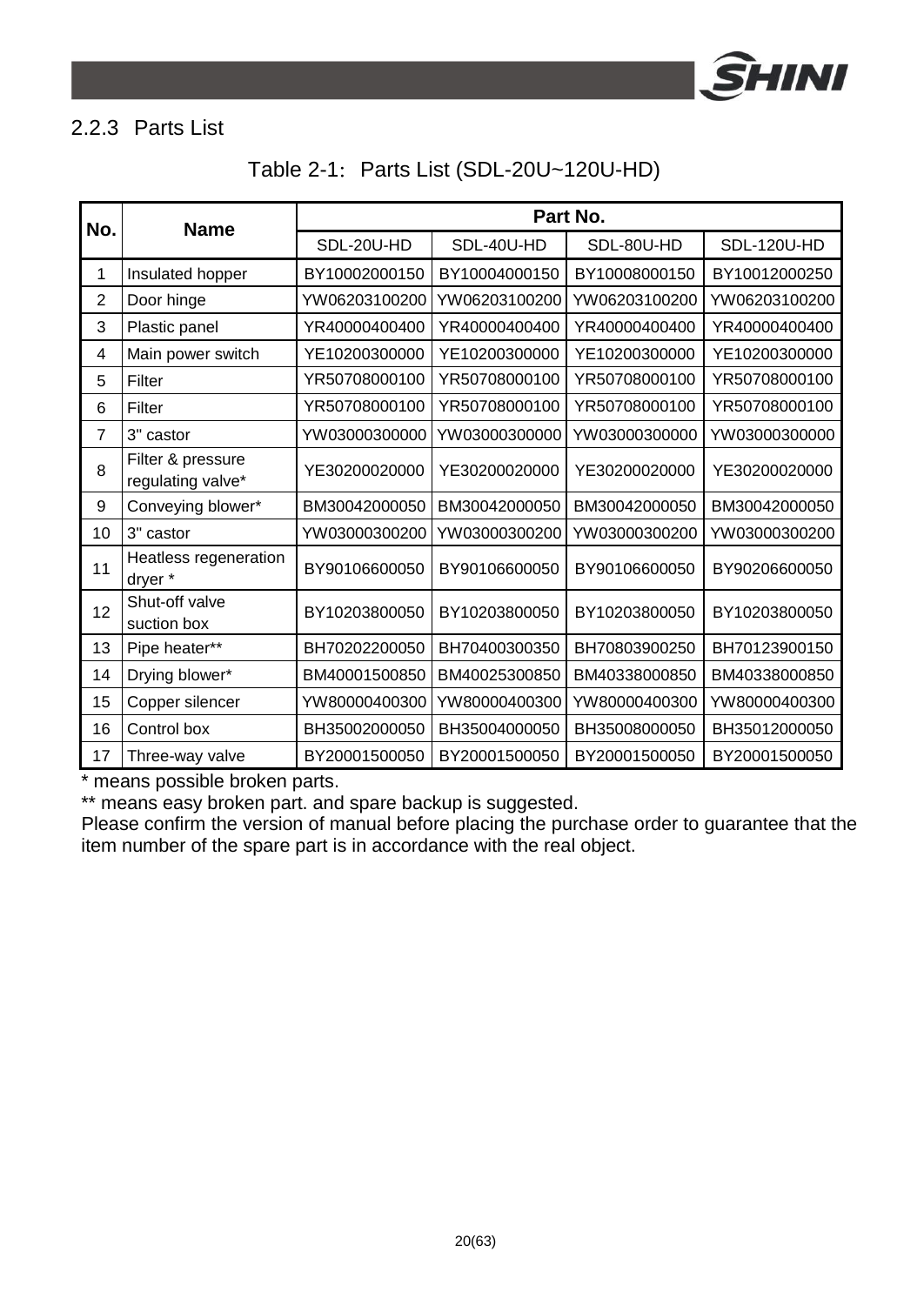

### Table 2-2: Parts List (SDL-160U~450U-HD)

| No.            | <b>Name</b>                            | Part No.      |               |               |               |
|----------------|----------------------------------------|---------------|---------------|---------------|---------------|
|                |                                        | SDL-160U-HD   | SDL-230U-HD   | SDL-300U-HD   | SDL-450U-HD   |
| 1              | Insulated hopper                       | BY10016000150 | BY10023000050 | BY10030000550 | BY10045000050 |
| $\overline{2}$ | Door hinge                             | YW06203100200 | YW06203100200 | YW06203100200 | YW06203100200 |
| 3              | Plastic panel                          | YR40000400400 | YR40000400400 | YR40000400400 | YR40000400400 |
| 4              | Main power switch                      | YE10200300000 | YE10200300000 | YE10200300000 | YE10200300000 |
| 5              | Filter                                 | YR50203000000 | YR50203000000 | YR50203000000 | YR50203000000 |
| 6              | Filter                                 | YR50708000100 | YR50708000100 | YR50708000100 | YR50181100000 |
| 7              | 3" castor                              | YW03000300000 | YW03000300000 | YW03000300000 | YW03000300000 |
| 8              | Filter & pressure<br>regulating valve* | YE30200020000 | YE30200020000 | YE30200020000 | YE30200020000 |
| 9              | Conveying blower*                      | BM30042000050 | BM30042000050 | BM30042000050 | BM30042000050 |
| 10             | 3" castor                              | YW03000300200 | YW03000300200 | YW03000300200 | YW03000300200 |
| 11             | Heatless regeneration<br>dryer *       | BY90206600050 | BY90035600050 | BY90035600050 | YE90112100000 |
| 12             | Shut-off valve<br>suction box          | BY10163800250 | BY10163800250 | BY10163800250 | BY10163800250 |
| 13             | Pipe heater**                          | BH70160600250 | BH70230600250 | BH70301200150 | BH70451200250 |
| 14             | Drying blower*                         | BM40000450850 | BM40000450850 | BM40538000850 | BM40538000850 |
| 15             | Copper silencer                        | YW80000400300 | YW80000400300 | YW80000400300 | YW80000400300 |
| 16             | Control box                            | BH35016000050 | BH35023000050 | BH35030000050 | BH35030000050 |
| 17             | Three-way valve                        | BY20001500050 | BY20001500050 | BY20001500050 | BY20001500050 |

\* means possible broken parts.

\*\* means easy broken part. and spare backup is suggested.

Please confirm the version of manual before placing the purchase order to guarantee that the item number of the spare part is in accordance with the real object.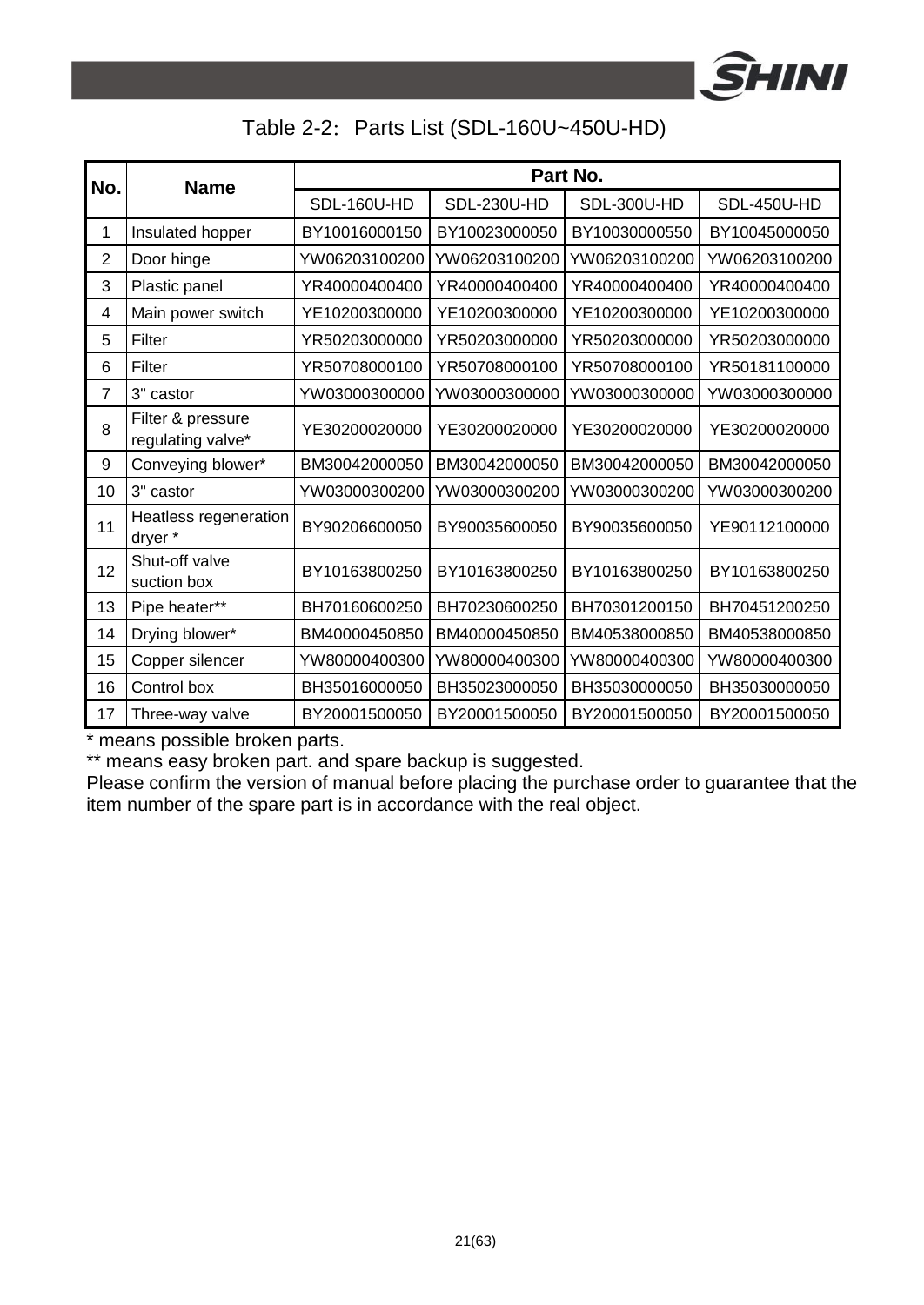

### Table 2-3: Parts List (SDL-600U~1200U-HD)

| No.            | <b>Name</b>                            | Part No.      |             |             |              |
|----------------|----------------------------------------|---------------|-------------|-------------|--------------|
|                |                                        | SDL-600U-HD   | SDL-750U-HD | SDL-900U-HD | SDL-1200U-HD |
| 1              | Insulated hopper                       | BY10016000150 |             |             |              |
| $\overline{c}$ | Door hinge                             | YW06203100200 |             |             |              |
| 3              | Plastic panel                          | YR40000400400 |             |             |              |
| 4              | Main power switch                      | YE10200300000 |             |             |              |
| 5              | Filter                                 | YR50241400000 |             |             |              |
| 6              | Filter                                 | YR50181100000 |             |             |              |
| $\overline{7}$ | 3" castor                              | YW03000400000 |             |             |              |
| 8              | Filter & pressure<br>regulating valve* | YE30200020000 |             |             |              |
| 9              | Conveying blower*                      | BM30042000050 |             |             |              |
| 10             | 3" castor                              | YW03000400200 |             |             |              |
| 11             | Heatless regeneration<br>dryer *       | YE90112100000 |             |             |              |
| 12             | Shut-off valve<br>suction box          | BY10163800250 |             |             |              |
| 13             | Pipe heater**                          | BH70601800250 |             |             |              |
| 14             | Drying blower*                         | BM30055000250 |             |             |              |
| 15             | Copper silencer                        | YW80000400300 |             |             |              |
| 16             | Control box                            | BH35060000050 |             |             |              |
| 17             | Three-way valve                        | BY20001500050 |             |             |              |

\* means possible broken parts.

\*\* means easy broken part. and spare backup is suggested.

Please confirm the version of manual before placing the purchase order to guarantee that the item number of the spare part is in accordance with the real object.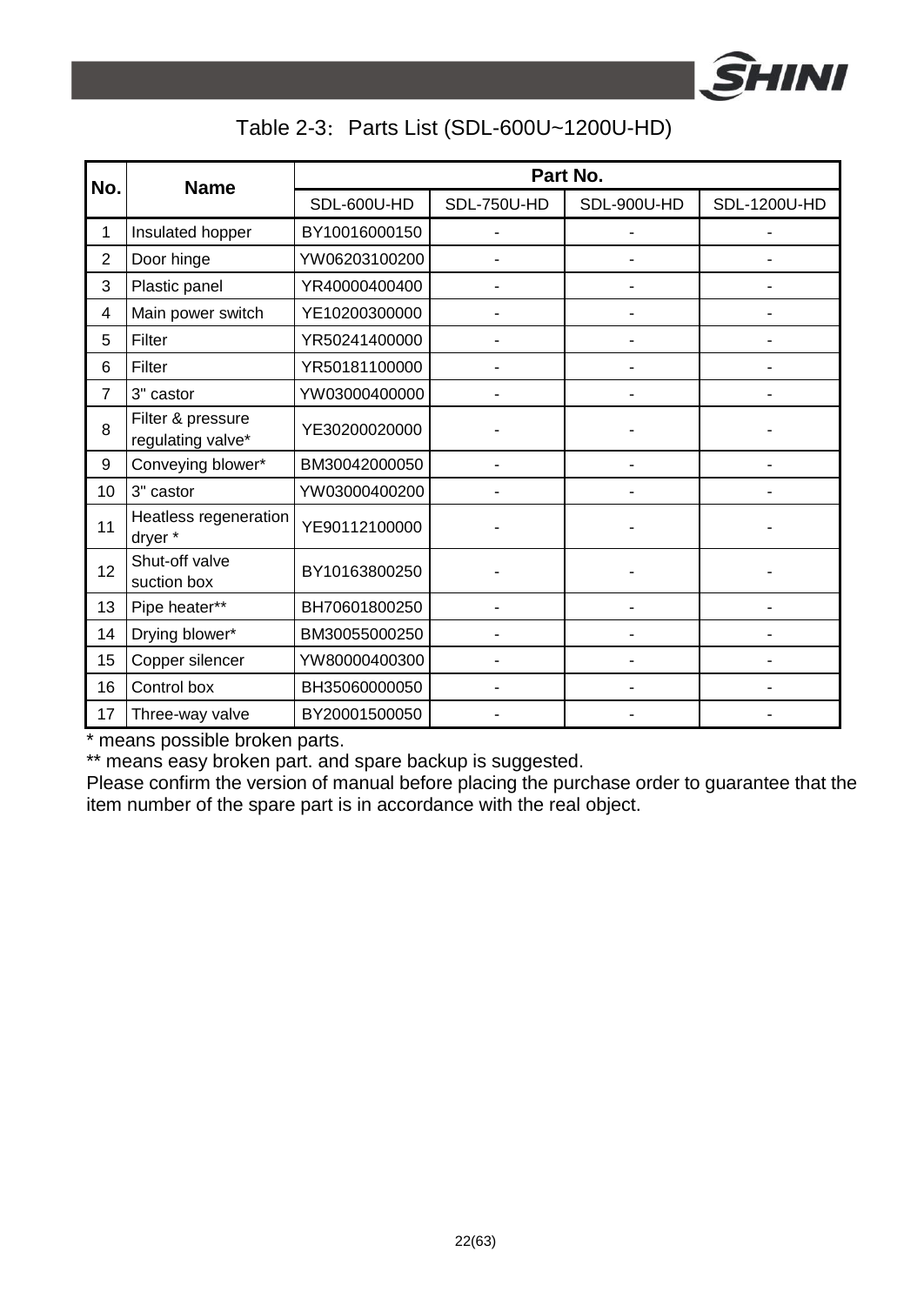

## 2.2.4 Filter & Pressure Regulating Valve Drawing



Parts list:

1. Pressure adjusting knob 2. Pressure gauge 3. Cup 4. Water outlet Picture 2-4: Filter & Pressure Regulating Valve Drawing